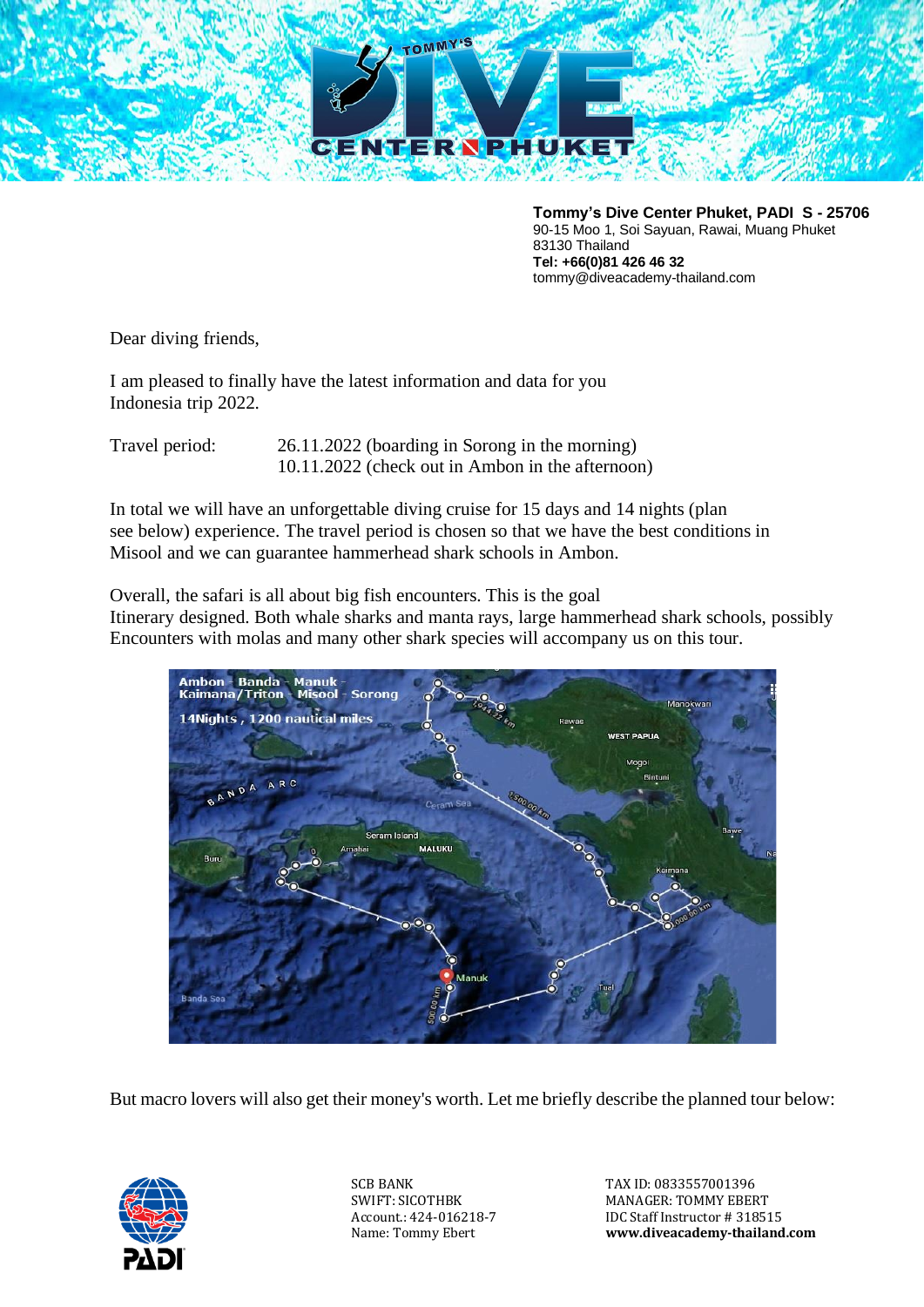

Itinerary



I am very happy that I was able to put together a fantastic tour with the fenidesliveaboard team so that I could offer you unique diving experiences.

Our tour will be a combination of the famous "Ring of Fire" and Raja Ampat, all indisputable highlights of Northern Indonesia.

Starting from Ambon, the macro sky of the archipelago, our schedule leads us straight into the Banda Sea. There are

huge hammerhead shark schools especially on the islands of Serua and Manuk. There is also a great spot for sea snakes at Manuk ... great for underwater photographers.

Most days, 3 dives are planned because the places are quite deep. We try to take every chance of

a night TG. A cultural visit to the city of Banda Neira will round off our stay in Lake Banda.

Our next destination is Triton Bay, famous for the most pristine reefs in northern Indonesia. A small white tongue of sand will lead us along the coast of West Papua. Wideangle lenses are essential here. WHY ??? Whale sharks.One of the biggest attractions in Triton Bay are the whale sharks that live there all year round. Huge swarms of anchovy and other small body fish are a safe source of food for these giants of the ocean.





SCB BANK SWIFT: SICOTHBK Account.: 424-016218-7 Name: Tommy Ebert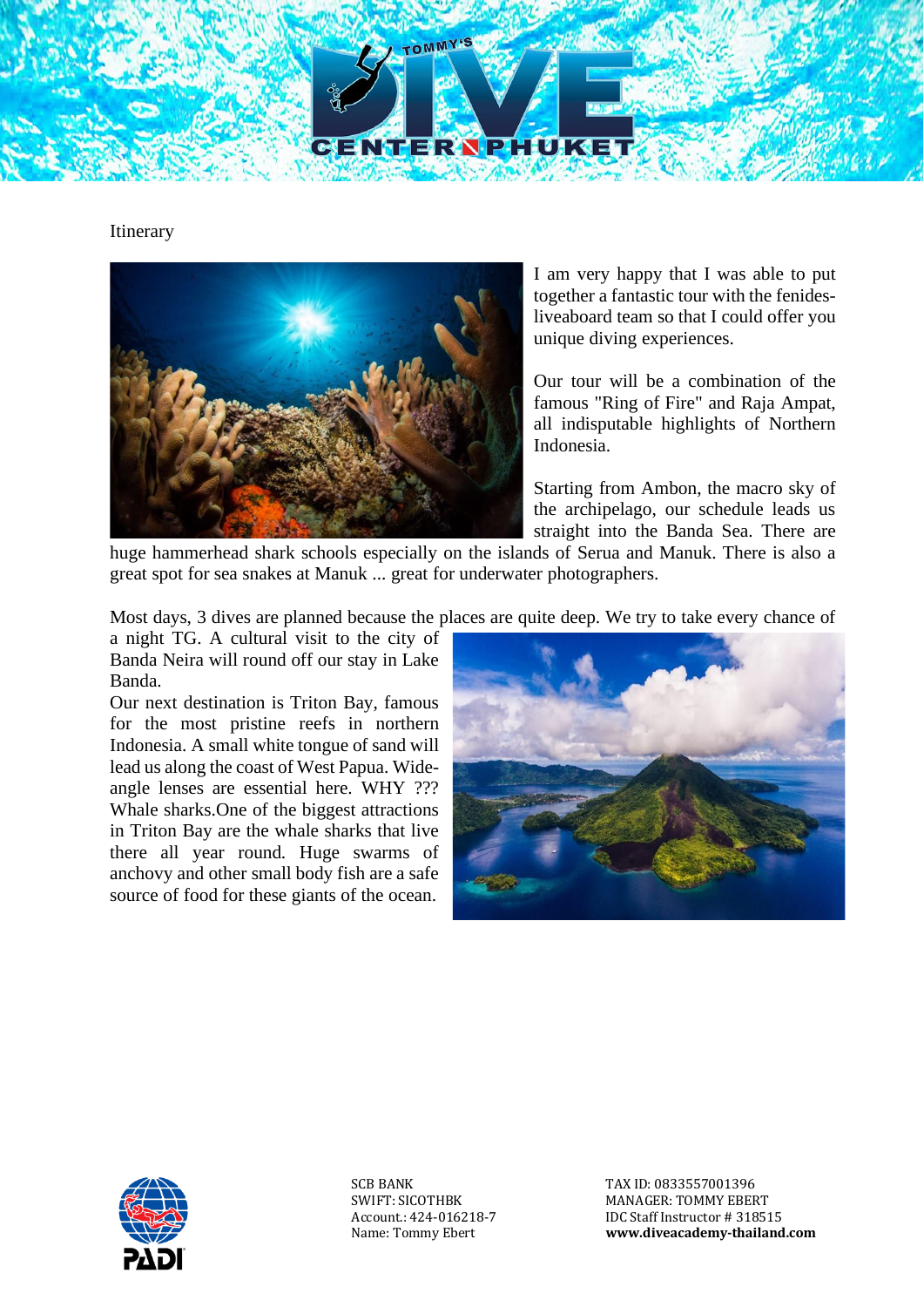



The final destination of our trip will be Misool and Raja Ampat. These two regions explode with color and marine life, making their reefs one of the most beautiful ecosystems on our planet. In the Misool eco-park, we will encounter large oceanic manta rays, many shark species, huge sardine schools and all kinds of reef fish that make divers' hearts beat faster.

I can't list every single dive site here but I can assure you that our dive crew will do this cruise in the best and most professional way.

In conclusion, I would like to mention: It is a full boat charter and we would like to show you the most beautiful diving spots. But this also means that we are flexible in tour planning and respond to the wishes of our guests at all times.

We will make a tour proposal, which can be adapted to the actual conditions together with you during the tour.

The boat

You can find all information about the "Fenides" in the respective appendices. We expect the final photos in about 4 weeks. The boat is finished so far. Work on the interior is expected to be completed by the end of June 2019.



In the attached appendices you will find the respective specifications, equipment features, the deck plan and the cabin overview. A special room for photo and video editing is available for our photographers. Each cabin is also equipped with a tablet to enjoy the on-board entertainment program.



SCR BANK SWIFT: SICOTHBK Account.: 424-016218-7 Name: Tommy Ebert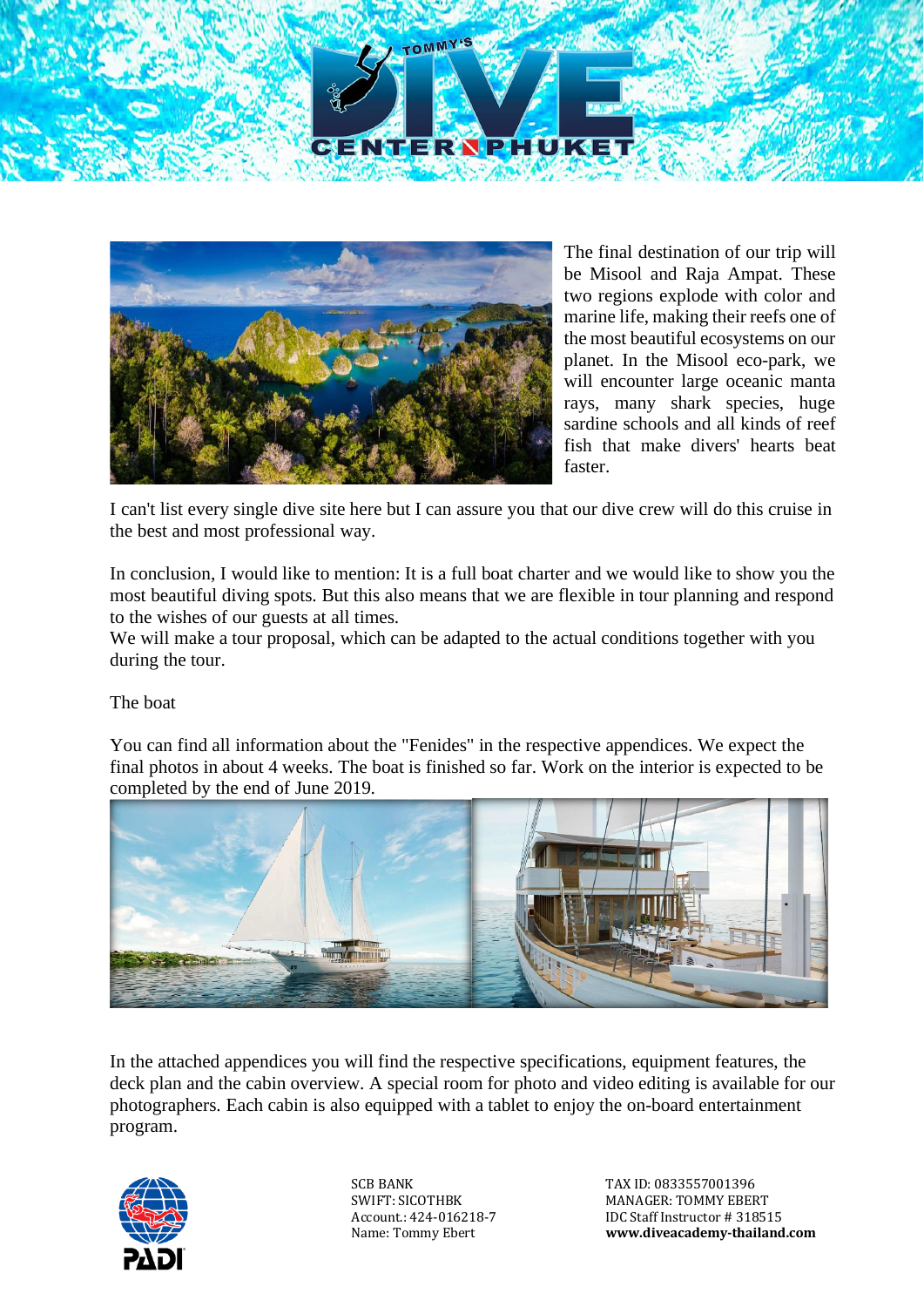

The "Fenides" is a boat of the absolute top class. From the equipment of the cabins, to the diving deck and the crew, we will leave nothing to be desired.

This trip will also be an culinary experience. Our guests are spoiled with the finest local and international cuisine.

Come on board and enjoy 2 fantastic and unique weeks in Northern Indonesia.

Pricelist:

| <b>Typ</b>                      | Price per night | <b>Total</b> | reference  |
|---------------------------------|-----------------|--------------|------------|
|                                 |                 |              |            |
| <b>Doppelkabine, Lower Deck</b> | 443,00 USD      | 6.202,00 USD | 494,00 USD |
|                                 |                 |              |            |
| Doppelkabine, Upper Deck        | 460,00 USD      | 6.440,00 USD | 494,00 USD |
|                                 |                 |              |            |
| <b>Master Suit, 3 Personen</b>  | 516,00 USD      | 7.224,00 USD | 571,00 USD |

Included Services:

- Nitrox tanks and filling
- Airport / hotel transfer
- Booked cabin and all-inclusive catering and services
- All shore excursions
- Up to 4 dives with a guide per day

As a special bonus, Tommy`s Divecenter pays all port and fuel surcharges.

Exlusivleistungen:

- National Park fees
- diving courses
- Alcoholic beverages in bottles or cans
- Diving Insurance
- Tips for the crew

payment data:

| 10 Days after booking    | 30%                 |
|--------------------------|---------------------|
|                          |                     |
| 8 month before depature, | $50\%$              |
|                          |                     |
| 5 month before depature, | $\frac{0}{0}$<br>20 |

We strongly recommend taking out adequate travel cancellation insurance.



SCB BANK SWIFT: SICOTHBK Account.: 424-016218-7 Name: Tommy Ebert